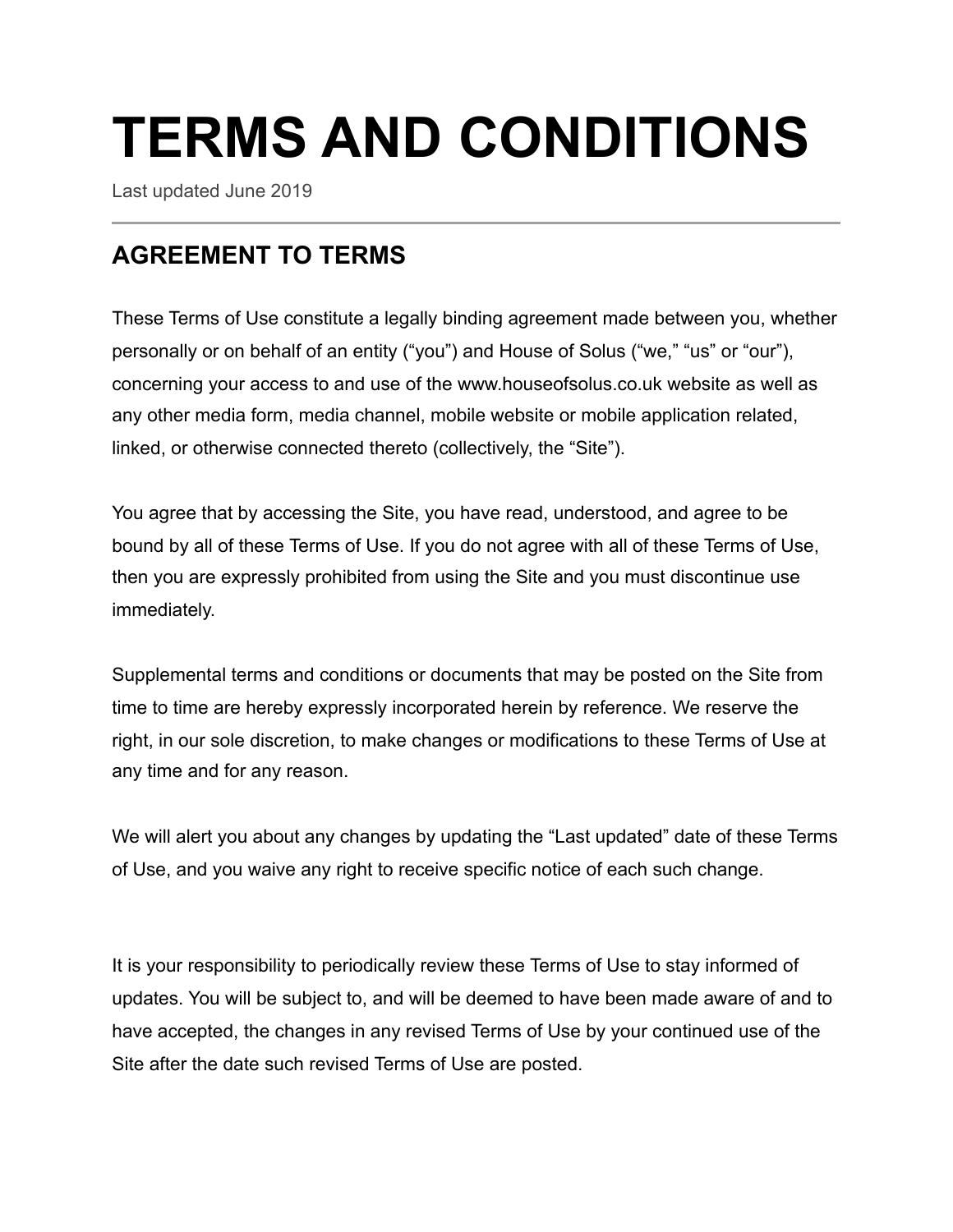The information provided on the Site is not intended for distribution to or use by any person or entity in any jurisdiction or country where such distribution or use would be contrary to law or regulation or which would subject us to any registration requirement within such jurisdiction or country.

Accordingly, those persons who choose to access the Site from other locations do so on their own initiative and are solely responsible for compliance with local laws, if and to the extent local laws are applicable.

Option 1: The Site is intended for users who are at least 18 years old. Persons under the age of 18 are not permitted to use or register for the Site.

Option 2: [The Site is intended for users who are at least 13 years of age.] All users who are minors in the jurisdiction in which they reside (generally under the age of 18) must have the permission of, and be directly supervised by, their parent or guardian to use the Site. If you are a minor, you must have your parent or guardian read and agree to these Terms of Use prior to you using the Site.

# **INTELLECTUAL PROPERTY RIGHTS**

Unless otherwise indicated, the Site is our proprietary property and all source code, databases, functionality, software, website designs, audio, video, text, photographs, and graphics on the Site (collectively, the "Content") and the trademarks, service marks, and logos contained therein (the "Marks") are owned or controlled by us or licensed to us, and are protected by copyright and trademark laws and various other intellectual property rights and unfair competition laws of the United States, foreign jurisdictions, and international conventions.

The Content and the Marks are provided on the Site "AS IS" for your information and personal use only. Except as expressly provided in these Terms of Use, no part of the Site and no Content or Marks may be copied, reproduced, aggregated, republished, uploaded, posted, publicly displayed, encoded, translated, transmitted, distributed, sold,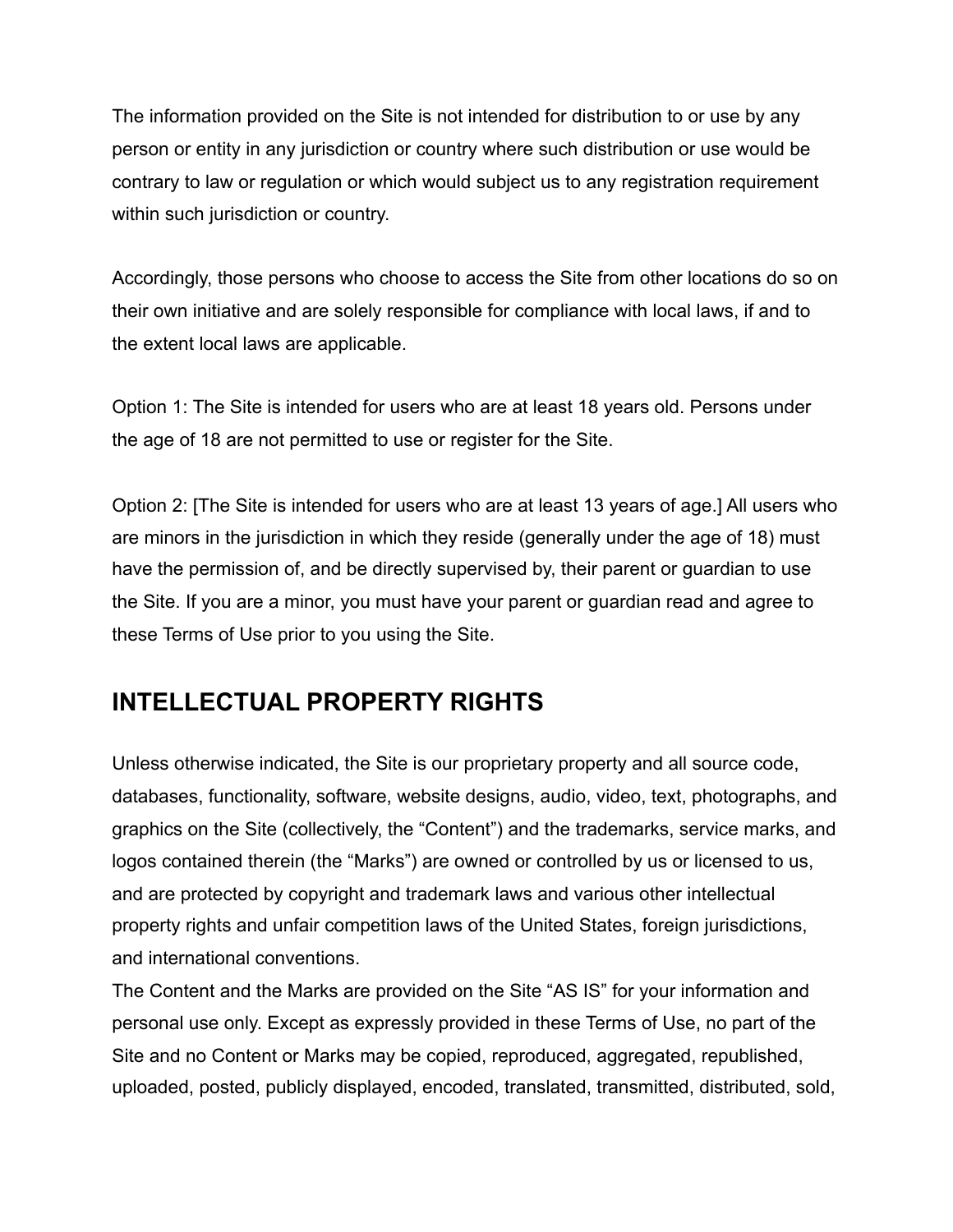licensed, or otherwise exploited for any commercial purpose whatsoever, without our express prior written permission.

Provided that you are eligible to use the Site, you are granted a limited license to access and use the Site and to download or print a copy of any portion of the Content to which you have properly gained access solely for your personal, non-commercial use. We reserve all rights not expressly granted to you in and to the Site, the Content and the Marks.

#### **PRODUCTS**

We make every effort to display as accurately as possible the colors, features, specifications, and details of the products available on the Site. However, we do not guarantee that the colors, features, specifications, and details of the products will be accurate, complete, reliable, current, or free of other errors, and your electronic display may not accurately reflect the actual colors and details of the products.

All products are subject to availability We reserve the right to discontinue any products at any time for any reason. Prices for all products are subject to change.

Any bespoke product that has been designed either by the customer or our design team is non refundable once approval has been verified by the client.

#### **PURCHASES AND PAYMENT**

We accept the following forms of payment: all major credit and debit cards. You agree to provide current, complete, and accurate purchase and account information for all purchases made via the Site. You further agree to promptly update account and payment information, including email address, payment method, and payment card expiration date, so that we can complete your transactions and contact you as needed.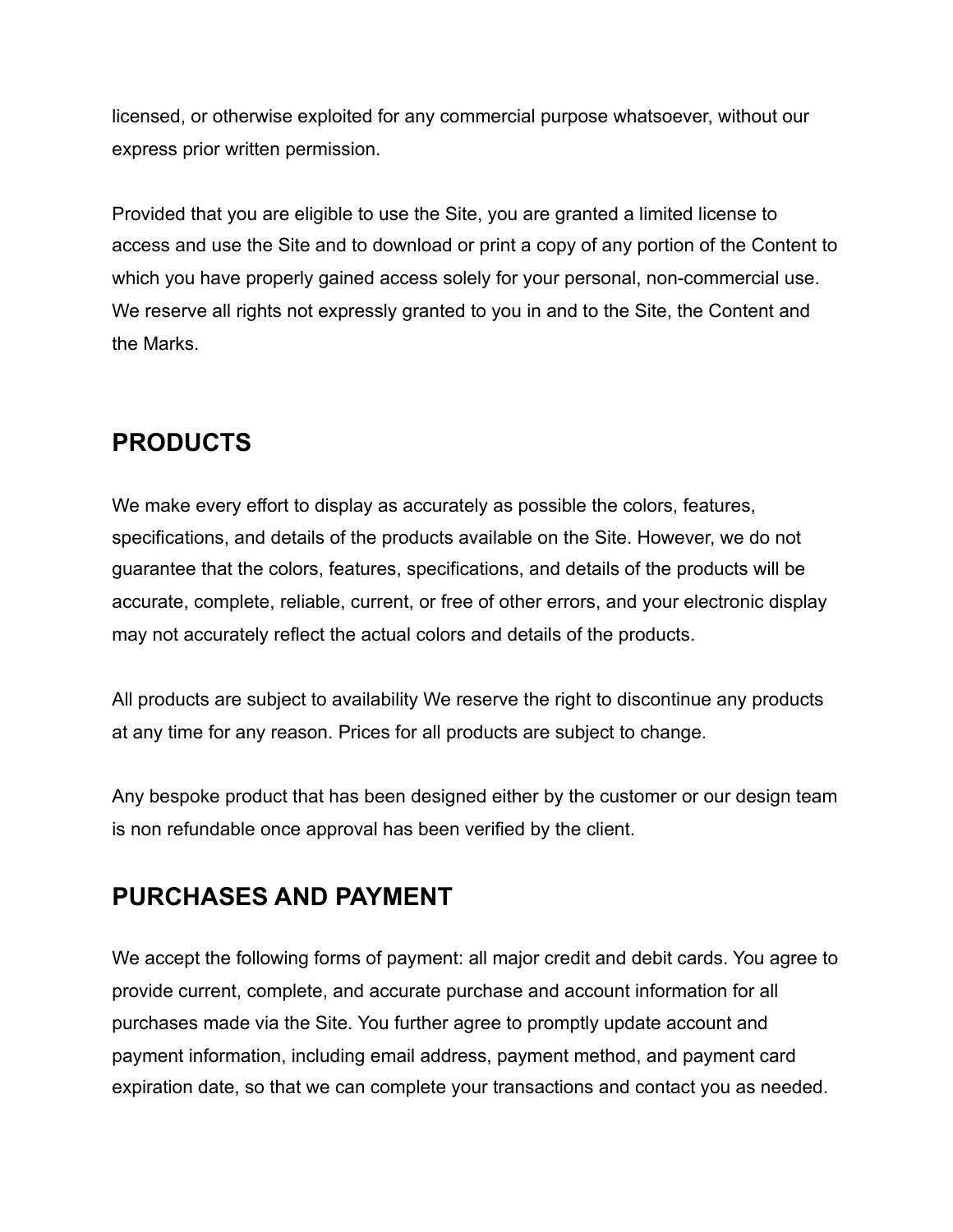Sales tax will be added to the price of purchases as deemed required by us. We may change prices at any time. All payments shall be in pounds sterling.

You agree to pay all charges at the prices then in effect for your purchases and any applicable shipping fees, and you authorize us to charge your chosen payment provider for any such amounts upon placing your order.

We reserve the right to correct any errors or mistakes in pricing, even if we have already requested or received payment.

We reserve the right to refuse any order placed through the Site. We may, in our sole discretion, limit or cancel quantities purchased per person, per household, or per order. These restrictions may include orders placed by or under the same customer account, the same payment method, and/or orders that use the same billing or shipping address. We reserve the right to limit or prohibit orders that, in our sole judgment, appear to be placed by dealers, resellers, or distributors.

#### **[RETURN/REFUNDS] POLICY**

Please review our Return Policy posted on the Site prior to making any purchases. Any bespoke product that has been designed either by the customer or our design team is non refundable once approval has been verified by the client. This includes engraving and any element of personalisation.

For Health and Safety reasons all earrings are non refundable.

For security reasons please use the following address for all returns.

FAO Gemma Perry Unit 4 - 9 Warstone Lane Jewellery Quarter Birmingham B18 6JE